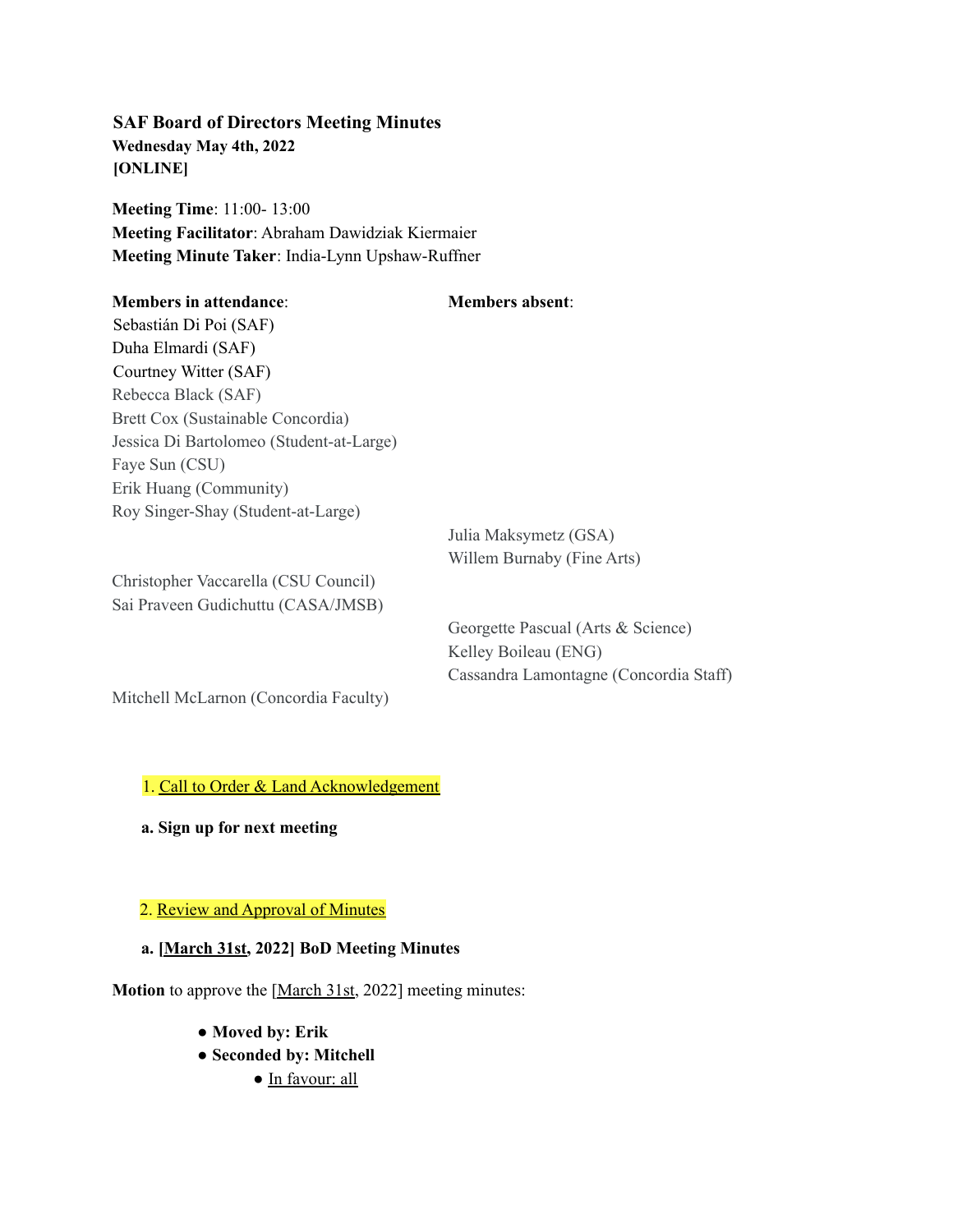- Against: none
- Abstain: 1
- *Motion passses*

### 3. Review and Adoption of Agenda

**Motion** to adopt the [May 4th, 2022] agenda:

- **Moved by: Brett**
- **Seconded by: Christopher**
	- In favour: all
	- Against: none
	- Abstain: none
- *Motion passes unanimously*

### 4. SAF General Updates

**a. SRA ceremony tonight! 5-7 PM** i. [Zoom](https://concordia-ca.zoom.us/j/87963247614) link

### **b. Budget reallocation for SFP from SLLFP**

i. No official decision could be made until quorum

#### ii. CSU approved the reallocation, as well as SAF, pending board approval

## iii. Discussion

- 50,000 donation to Living Labs from CSU
- Proposed moving funds over due to no LL projects submitted for this month
- Any unused funding could perhaps be moved back to LL
- Roy: curious about implication of leftover funds rollover
	- Seb: would rollover to next fiscal year
- Erik: Were there any stipulations for donation?
	- Seb: was to support living labs. Faye spoke with the CSU and they were comfortable with the change. Budget turns over on June 1st.
- Erik: Would moving more funding than 35,000 make sense?
- Seb: if all of the CSU money is moved, that would leave 19,000 for living labs
- Courtney: if unapproved, projects would have to reapply should the SFP funding run out before June 1st
- Roy: 35,000 makes sense as it leaves more money to Special projects, but also leaves money should there be 2 living lab projects next month

**Motion** to approve the budget reallocation of [\$35,000] [from the Living Labs budget line to the Special Projects budget line].

● **Moved by: Erik**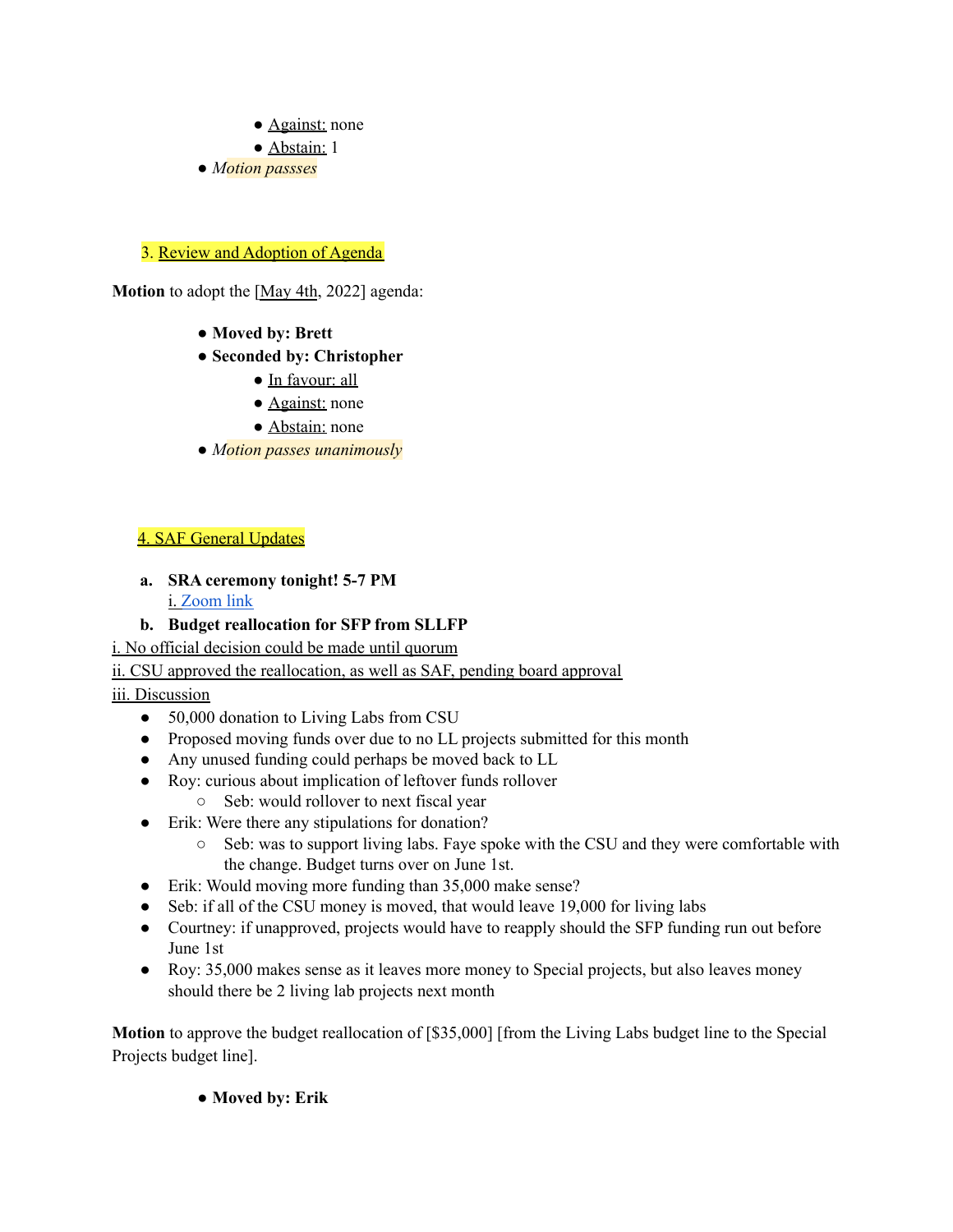#### ● **Seconded by: Roy**

- In favour: all
- Against: None
- Abstain: none
- *Motion passed; unanimously approved*

### 5. Committee Updates

#### **a. HR/Governance**

i. Developing JEDI policy, tweaking Hiring policy

• Justice, equity, diversity and inclusion strategy

**b. SPC** i. Regular project funding budget: \$13,627.8 ii. Living Labs budget: \$69,293 iii. Approved two revision requests iv. Approved full funding (\$1,220.95) Unsettling event series

#### **c. Finncomm**

i.Meeting next week or two to discuss and finalize draft for 2022-23 year

● Will be presented for full board approval May meeting

#### **d. Marketing/Outreach**

i. 15 Year [Anniversary](https://www.facebook.com/events/2351189275036874/?ref=newsfeed) Fund ii. SRA [Recipients](https://www.safconcordia.ca/award-recipients/) iii. SRA Report iv. AUS Sculpture Instagram Takeover for April/May

6. Project Funding Allocation (8 projects to review) **a. Regular Project Funding Budget:** \$[13,627.80]

**b. Living Labs Project Funding Budget:** \$[69,293]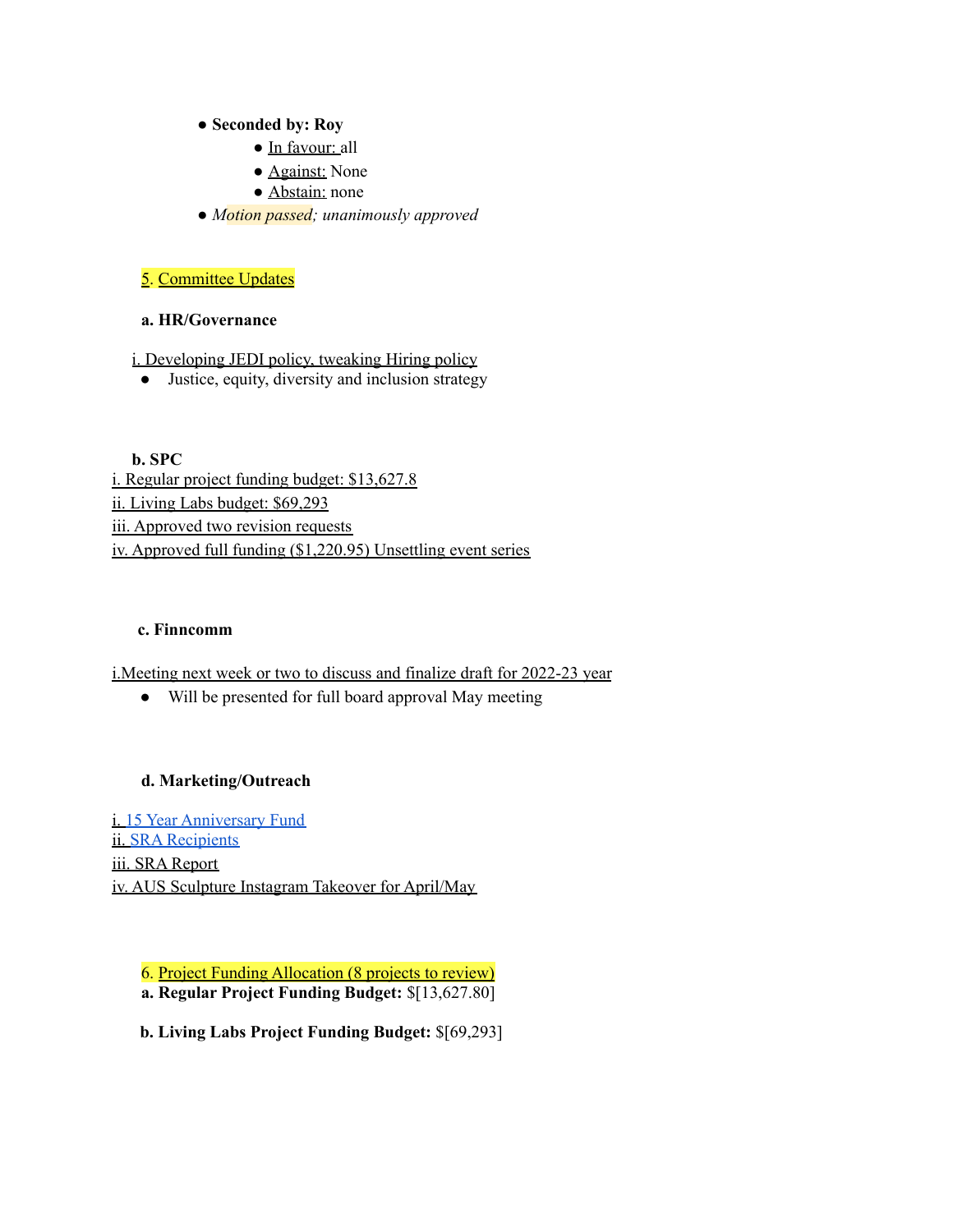### Project 1: [Free Menstrual Products]

- Revision request
- Approved
- Presented by [Duha]
	- Notes
		- $\circ$  Previously funded for \$15,000, had to maneuver around shipping costs, now its pick-up for students
		- Reallocated the money to purchase more products

#### Project 2: [ICOP Social Business Case Competition]

- Revision request
- Approved
- Presented by [Duha]
- Notes:
	- Wanted to change the caterer from Cafe Intermission to a different one, was approved, but ICOP went back to cafe intermission in the end.

*Erik arrives to meeting at 11:43am Mitchell arrives to meeting at 11:44am - QUORUM REACHED*

#### Project 3: [Hamidou Horticulture]

- Requesting  $[$1,000]$
- Requesting more information
- Presented by [Duha]
	- Notes
		- Project that is making locally grown food baskets
		- Grows native international plants and seedlings
		- Geared towards filling the gap of products needed by immigrants and afro-descendant communities in Montreal
		- Educational component to project
		- Funding is for food baskets that are made on a subscription basis
		- Have SHIFT funding and is using space at the Concordia Greenhouse and Loyola Gardens
		- 400 for materials, 600 for space rental for tabling in farmers markets
		- Questions about what farmers markets? Also asked about SHIFT funding and logistics. Interns are working 4 hours for a total of \$300. SAF would pay ⅓ of total space rental cost
		- Roy: concerned about costs of greenhouse spaces, glad that they have access to spaces in the city, is curious to see the development of the project. Supports the spirit of the project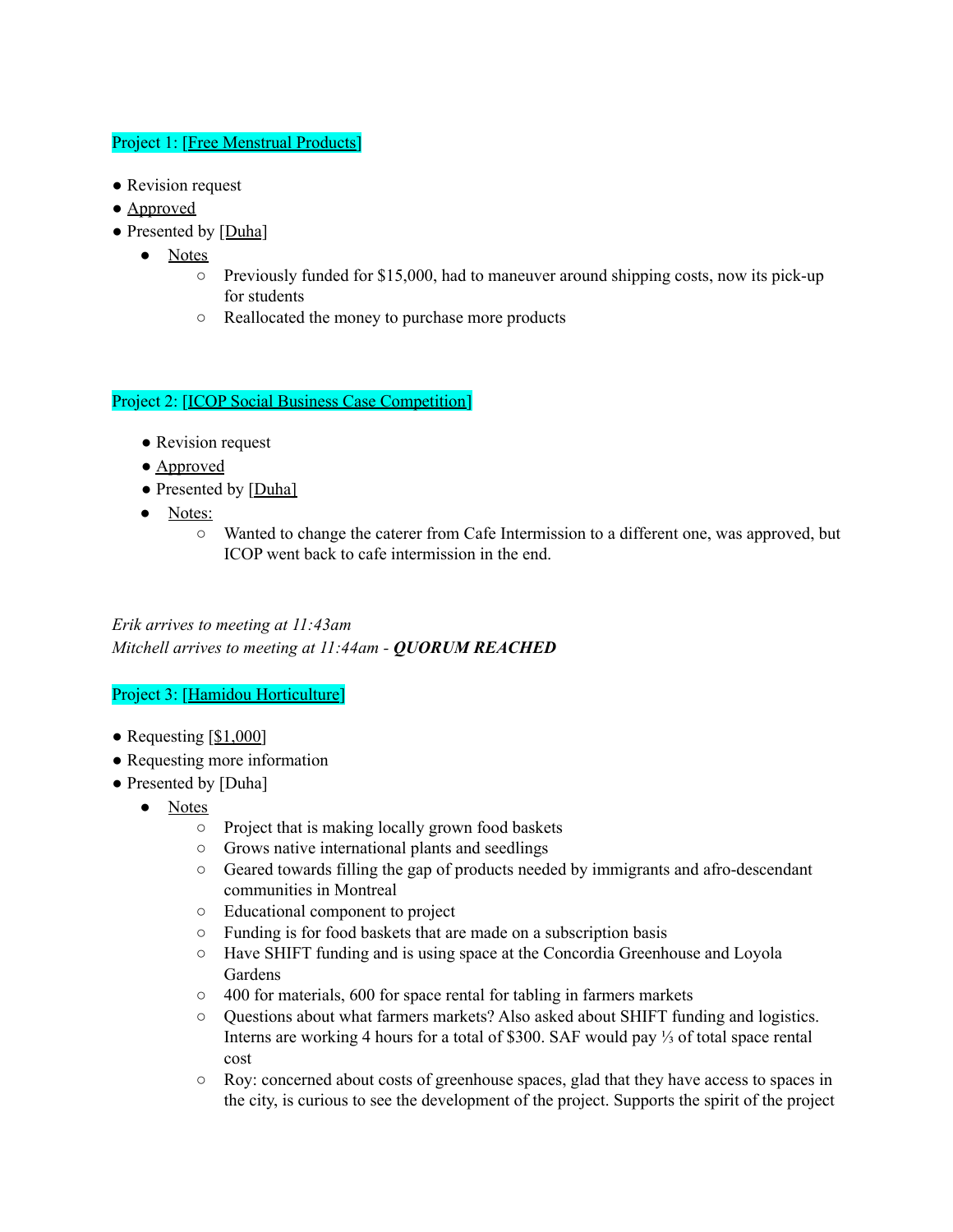- $\circ$  Seb: invasive species question? Most/all are annuals so it is not a concern. Did they address this specifically?
	- Duha: they did not specifically address this
- $\circ$  Roy: concerned about invasive species, would be good to know the project is aware of this. Has faith in them that they are aware, but would be nice to be clear about this.
- $\circ$  Seb: is a board member at the greenhouse. He met with Hamidou at the greenhouse, got a good impression that the species are not invasive and are annuals that will strictly grow in a specific time of our climate. Invasive species convo is very nuanced
- Mitchell: Is there a concern that the plants will harm local species?
	- Abraham: seems to be a question of due diligence on the part of SAF
- Mitchell: Will this address food security in a meaningful way? Questions the validity of their sources and if gardening actually solves the problems they aim to solve. Overstated claims in garden projects. Believes project is interesting nonetheless
- $\circ$  Seb: fills a cultural gap in many food projects SAF has supported Main mission of growing culturally appropriate food
- Roy: Not so much food insecurity, more of the goal of access to ethnic foods that are more affordable and fresh. Really likes the project
- Erik: How does the food get from farm to table?
	- Duha: vegetable subscription based food baskets and afro communities across Montreal

**Motion** to approve the full funding of [\$1,000] to the [Hamidou Horticulture] project.

- **Moved by: Roy**
- **Seconded by: Erik**
	- In favour: all
	- Against: None
	- Abstain: none
- *Motion passed; unanimously approved*

## *REVISIT TO adoption of minutes and agenda and SPC reallocation with quorum due to Erik and Mitchell*

## Project 4: [Unsettling Event Series]

- Requesting  $[$1,220.95]$
- SPC approved full funding
- Presented by [Duha]
	- Notes
		- Already approved by SPC
		- Event has been happening in concordia for sometime
		- Multi-part series that invites students, faculty and alumni to participate in reflective conversations around systemic racism and other social issues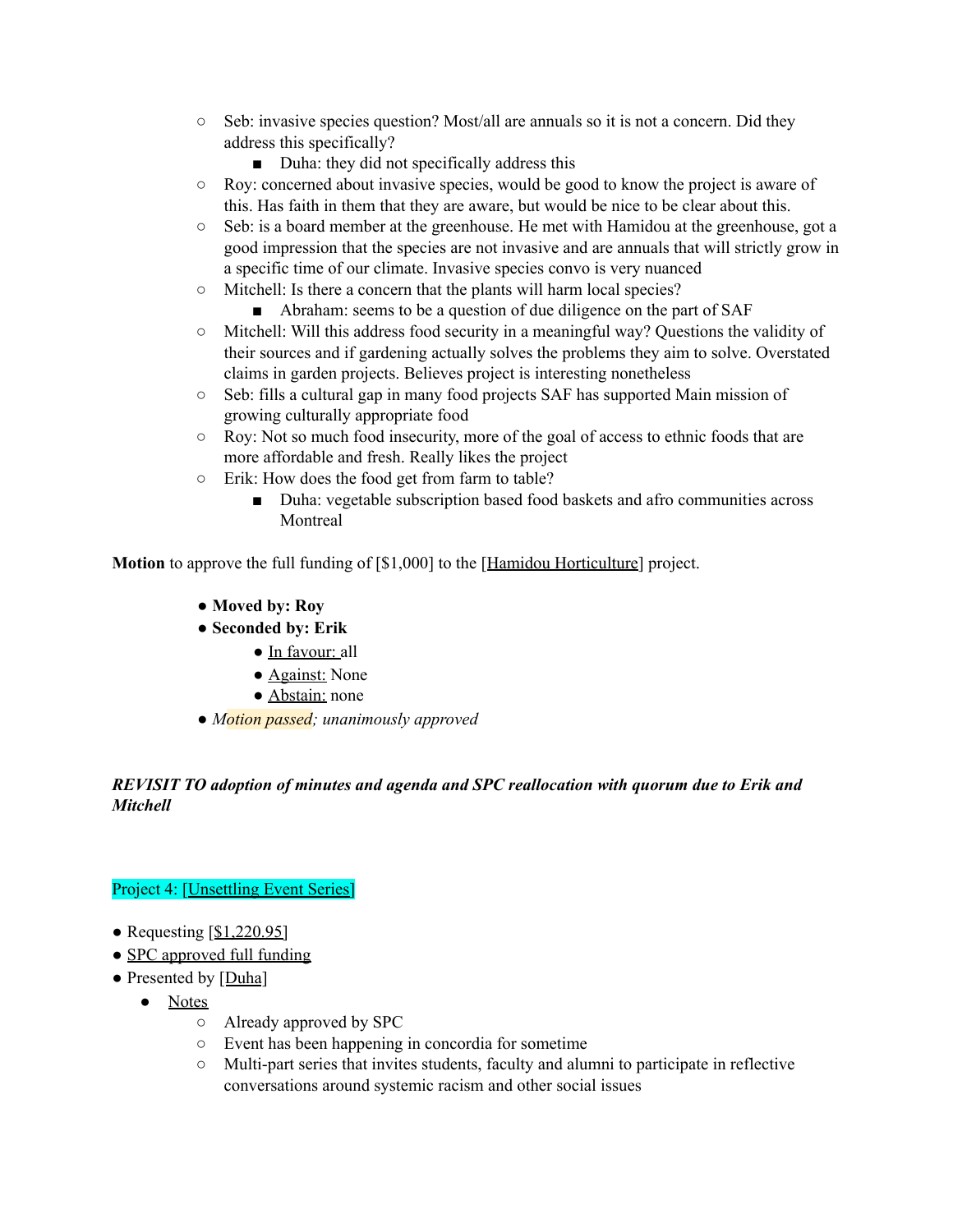- Organizing group is made up of students and staff of concordia
- Indigenous directions office involved in conception of this series focusing on non-indigenous learning
- Money for honoraria for speakers
- Erik and Mitchell: agree that it is a great project

#### Project 5: [Concordia Film Festival 49th Edition]

- Requesting  $[$3,000]$
- Recommend funding, without an amount determined, TBD at board meeting
- Presented by [Brett]
	- Notes
		- CFF is annual film festival by students for students
		- Festival is a platform for film students to have opportunity to showcase their work and connect students with professional opportunities
		- Majority of films surround themes of social justice
		- Platform for international undergraduate students under their spotlight section
		- Last time event was held was in 2019
		- SPC liked the project, but through the ask was high
			- 350 going towards dropbox subscription, rest going to streaming service. But SPC doesn't want to micromanage either
			- Conclusion: SPC to recommend full funding, but also motion to recommend partial funding
			- Could SPC speak towards attendance numbers: approx. 300 students attended in 2019
		- Brett: supported full funding, believes project aligns with SAF's mission. Content aligns with sustainability. Helping students have a platform to showcase their hard work. Opportunity to work with students around the world. Thinks budget is fair. Does not have experience attending a concordia film festival
		- Roy: Are there in person screenings? Great that films are being made accessible online, more students could engage with the festival. Fully supports funding
			- Duha: hybrid model of in-person and online screenings
		- Roy: Dropbox functions?
			- Duha: storage and organizational tool
		- Mitchell: thinks funding is reasonable
		- Erik: would dropbox plan/tier make a difference to us? Could another company's service work?
		- Mitchell: considering dropbox environmental impact, does not want to deny funding though
		- $\circ$  Erik: dropbox should be clarified, dropbox website prices don't seem to line up with their request. Ask for bills and clarification, seems that both asks were bought already
			- Duha: timeline could have been adjusted but not resized in SAF application
			- Rebecca: reimbursements have been approved in the past
		- Erik: did they receive funding from the small grants program? They provide up to 1000 in support of projects
		- Mitchell: still supports funding despite the nitpicks on budget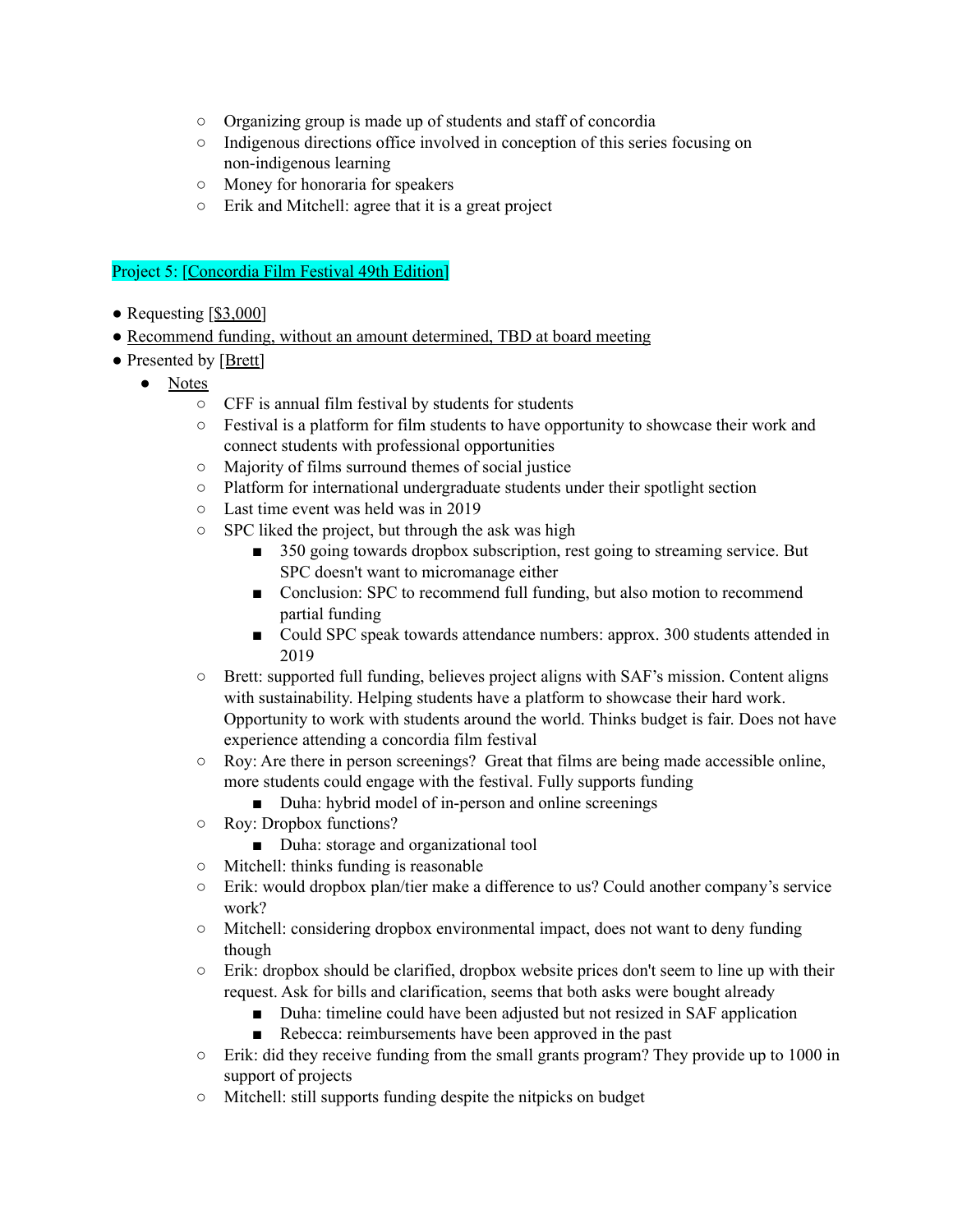**Motion** to approve the full funding of [\$3,000] to the [Concordia Film Festival 49th Edition], but ask to confirm Dropbox subscription plan prices.

- **Moved by:** Erik
- **Seconded by:** Mitchell
	- In favour: all
	- Against: None
	- Abstain: none
- *Motion passed unanimously*

# Project 6: [I want my LGBTV]

- Requesting [\$5,000]
- Requesting more information
- Presented by [Brett]
	- Notes
		- A performance art piece exposing the creation of a video art series about an LGBT hotline. Cast and crew are concordia students and alumni and community members
		- A show that creates a diverse image of queer labour of the filming industry
		- Art Souterrain is showing the performance
		- Footage of live performance will be used in a later series
		- SAF: to pay for post-production costs. Contribute to printing and social media outreach, honoraria for production and pre production. \$300/person, 36 person team
		- All other funding streams have been approved except the alumni association
		- SPC questions: surrounding timeline, project happened and they want retroactive funding for honorarium. Asked project to clarify production equipment costs and honoraria situation.
			- They said 300 was always what was budgeted: if no saf funding was received then 100 would only be able to be given. Want to be transparent with honoraria with SAF
			- SPC was mostly in favor of the project
		- Mitchell: presentation was thorough, feels dates and timeline have been clarified. Sustainability links aren't clearly defined, but their application does state how their themes addressed sustainable aspects. Feels the ask is high, but given the labour involved in the art industry, the as makes sense. Mitchell agrees with the funding
		- Erik: for sure the team has worked more than 20 hours each, 300 dollars probably doesn't cover their labour. What was the reach of the project?
		- Roy: they address important themes. Would like to see what their numbers were for attendance, but doesnt have a problem with funding it
		- Faye: is this recurring? Maybe next year SAF can offer more promotion?
		- Rebecca: SAF will obtain that info in the final report

**Motion** to approve the full funding of [\$5,000] to [<u>I want my LGBTV</u>].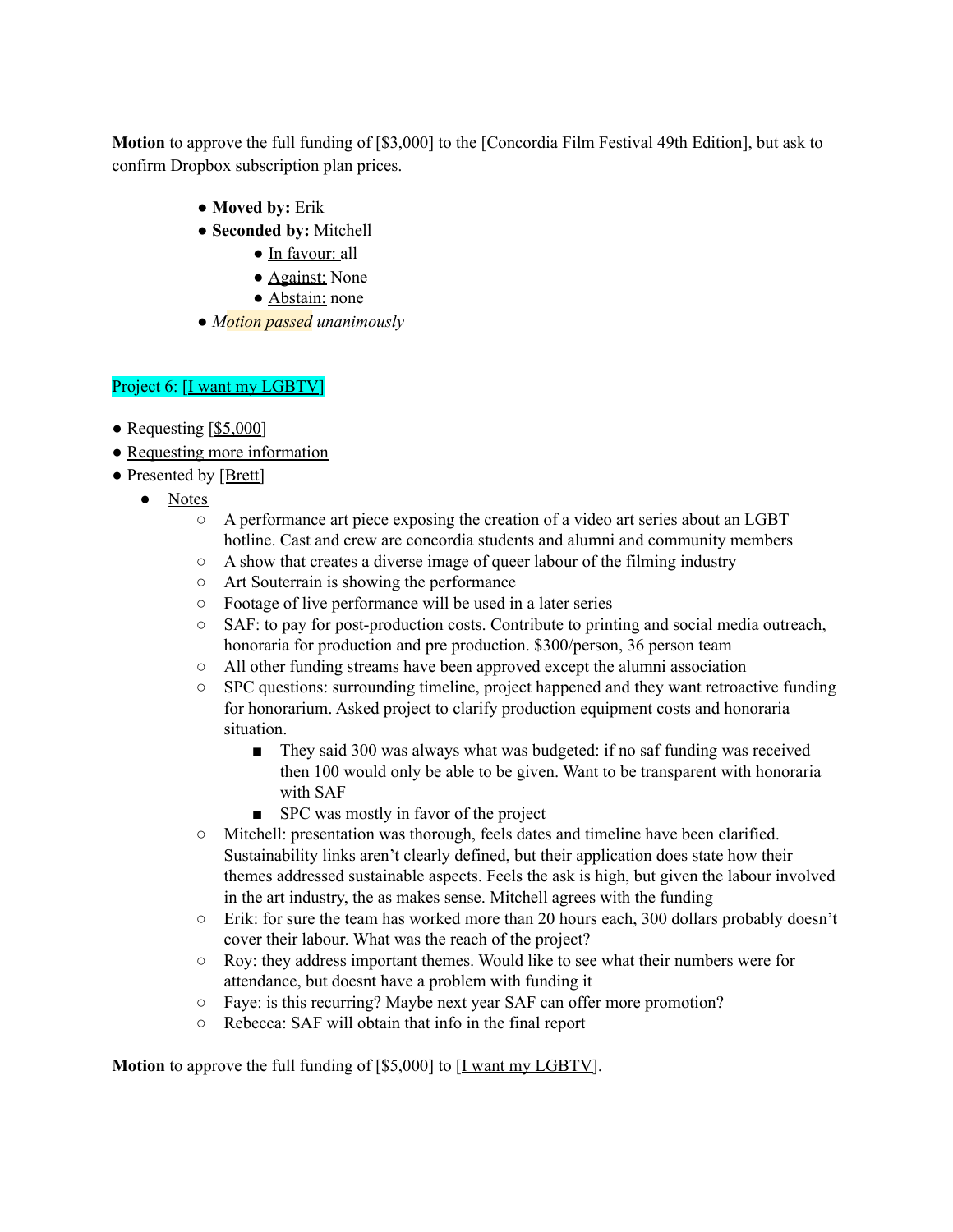- **Moved by:** Erik
- **Seconded by:** Roy
	- In favour: All
	- Against: None
	- Abstain: None
- *Motion passed*; all approved unanimously

#### Project 7: [Concordia Th3rd Place]

- Requesting [\$9,000]
- SPC requests more information
- Presented by [Brett]
	- Notes
		- Want to create a social media platform exclusively for students of concordia
		- Provide a way for students to find school peers
		- School email sign in to ensure safety
		- Daily activities, accessibility for introverted students
		- Analytic tools built into app for university to minotaur student mental health over time
		- In communication with concordia mental health services and researchers
		- App can help students connect in a more organic way
		- Socially supporting peers
		- Budget ask is for 4000 toward events, outreach and activities, 5000 towards honoraria for production team on the app
		- All other funding sources are pending
		- SPC: really liked the project, seemed interesting and fills a big need for students. Wanted more specific clarifications of where SAFs funding will go specifically. Idea of data tracking and concordia admin being interested is BS, since they don't need more data to know students are stressed
		- Mitchell: Sees how students are struggling in new ways given the times. Concordia's services aren't designed to support students, is interested in this proposal as a way to better support students
		- $\circ$  Erik: worried about the long-term of this project. Gives Facebook 2.0 vibes. How is a platform like this sustainable? How is the platform being moderated? Where would future honoraria funding come from? Do they have plans for the project to be bought by another company
			- Duha: goal is to get the app institutionalized and paid for by Concordia
		- Erik: would be a really cool project of it would work
		- $\circ$  Mitchell: neoliberal in that SAF had to support an initiative that should already b e existing. Might send a storing message if funded that the university should fund it if a fee-levi group like SAF supports it
		- Erik: project could become a fee-levi group with different chapters at many universities
		- Roy: why are the events held at Juliette et Chocolat? Why not a concordia space? Juliette et Chocolat doesn't seem very sustainable in terms of chocolate sourcing. LCBGQ typo?
		- Faye: support in general, could use better support for outreach and promotion/event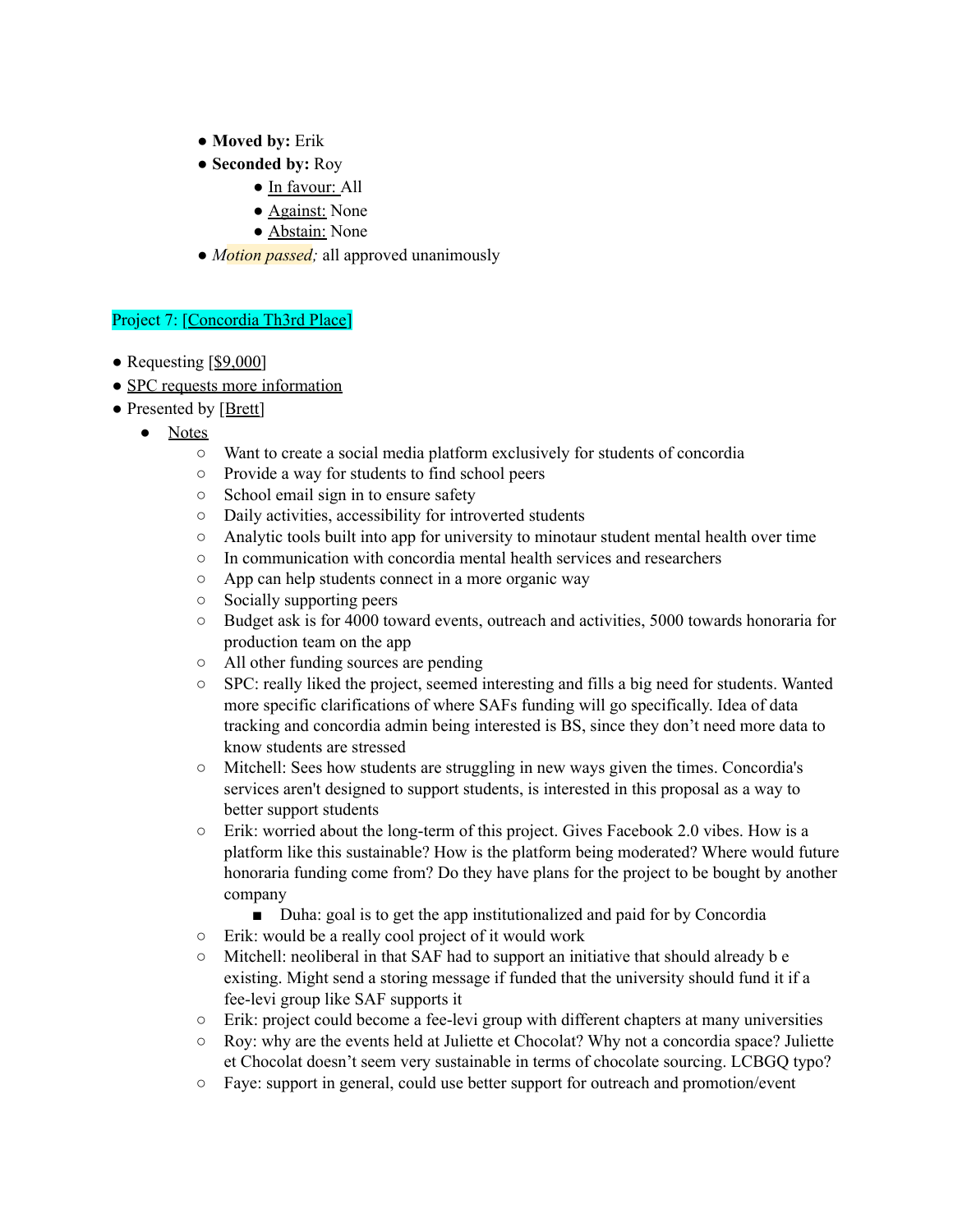planning

- Roy: project has lots of potencial, SAF could be there to give the project its start. Wouldn't want to turn down project for small nitpicks
- Faye: many community projects are experimental in nature and there is a lot of trial and error in their development

*Chris steps out of meeting at around 1:00pm, quorum temporarily lost, BoD will return to this motion*

**Motion** to approve the full funding of [\$9,000] to [Concordia Th3rd Place].

- **Moved by: Roy**
- **Seconded by: Erik**
	- In favour: all
	- Against: none
	- Abstain: none
- *Motion passed; unanimously* approved

Project 8: [Buckskin Babes: Collective Capacity Building - Sustaining Engagement]

- Requesting [\$10,000]
- SPC requests more information
- Presented by [Duha]
	- Notes
		- New projects by Buckskin Babes
		- Success of moosehide initiative project (funded by SAF)
		- $\circ$  They have 4 different moose hides. Community orgs have a lot of demand for the group
		- Want to do more strategic organization to best support community demands
		- Want to organize an intensive video workshop so they can have better production and documentation for their works
		- 4 day intensive workshop with collective on the land
		- 10,000 would pay for digital media workshop and mentorship, rental of airbnb for workshop, honoraria for collective members, hour bank of 114 hours at 35/hr for admin related labour
		- SPC asked about airbnb, more info on admin and strategic planning work. Have not heard back yet, they take time to communicate back. SAF has had a great experience funding them in the past
		- Erik: have they sought funding from anywhere else? Details of airbnb rental?
			- Duha: hasn't heard back
			- Duha: land based work airbnb, don't know specific details. SPC trusts the group of people, and they care about details like that
			- Seb: concluded that the organizers have chose airbnb due to the exhaustion of their options
		- Mitchell: excellent project, is in support. Suspects funding will be received from Bishop's university
		- $\circ$  Have funded them 10,000 for buckskin Babes project, have been funded via Land is our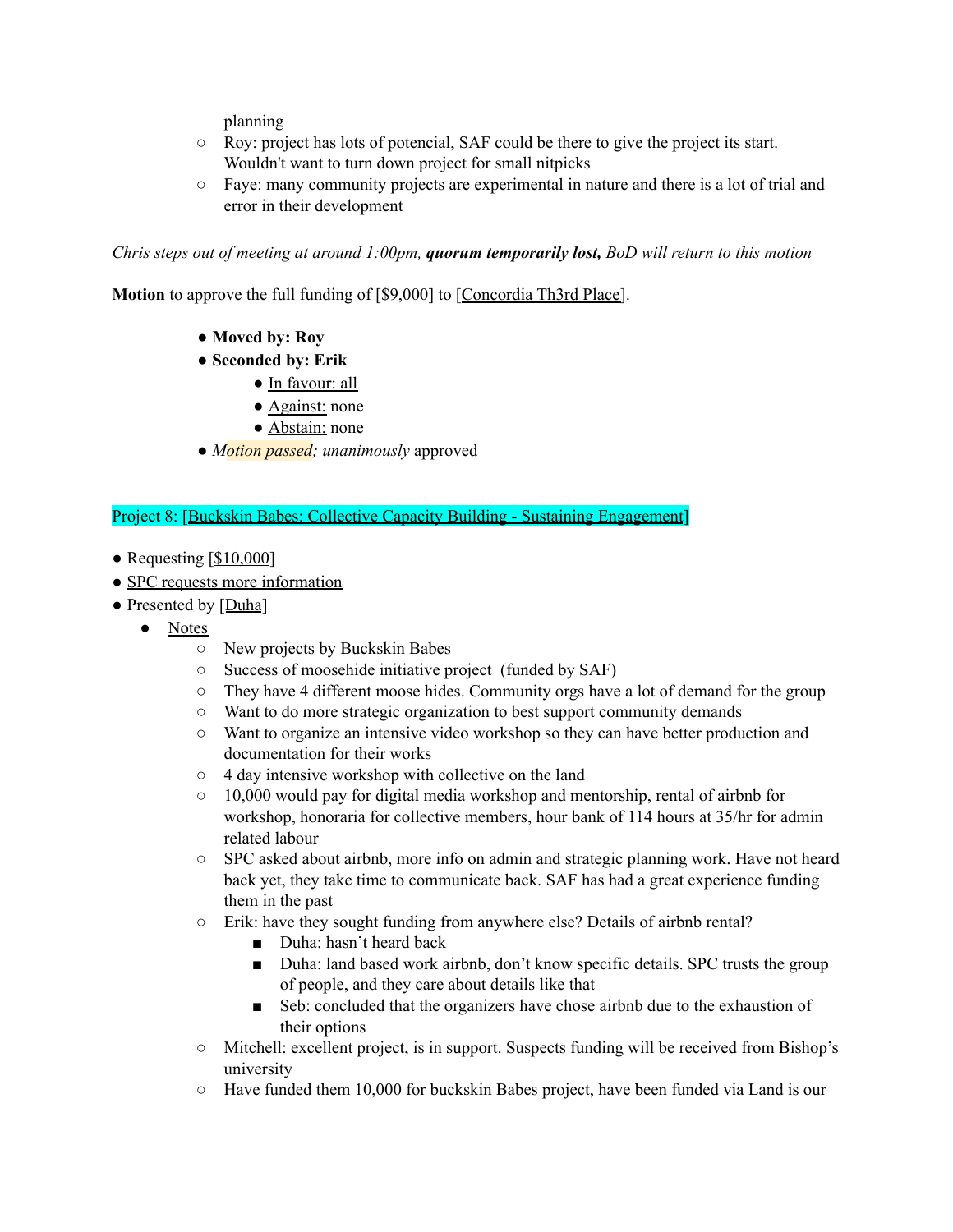Teacher project in the past thru Batiment 7 as well

- Faye: is not concerned about need for air bnb due to indigenous student's need to access land
- $\circ$  Roy: would like a description of what exactly the admin work entails. Feels the decision on funding could wait a month pending these details. Supports the project otherwise. Project budget felt a bit bare
- Faye: would the project be suitable for a living lab?
	- Roy: not yet? Could use the money to develop their collective, then they could be a living lab once more established. Sees living lab as the next step
- SAF discussion of separate fund for BIPOC led projects that have different barriers of access
- $\circ$  Erik: could approve money for everything except for \$2000 of admin costs, which is contingent of showing proof of admin breakdown. 8,000 could get the ball rolling
- Faye agrees

#### *Christopher returns 1:10pm - QUORUM RETURNED*

**Motion** to approve partial funding of [\$8,501] to the [Buckskin Babes: Collective Capacity Building -Sustaining Engagement], with the allocation of [\$1,499] pending the approved job description for admin and strategic planning budget line.

- **Moved by:** Erik
- **Seconded by: Brett**
	- In favour: all
	- Against: None
	- Abstain: none
- *Motion passed; unanimously* approved

7. Community Announcements and Ancillary Items

- **a. <https://foodhero.com/>**
	- i. If anyone wants reduced food prices and help reduce grocery CO2 emissions :)
- **b. SRA ceremony tonight! 5-7 PM**
	- i. [Zoom](https://concordia-ca.zoom.us/j/87963247614) link

8. Adjournment

**Motion** to adjourn the **[May 4th, 2022]** meeting:

- **Moved by: Brett**
- **Seconded by: Mitchell**